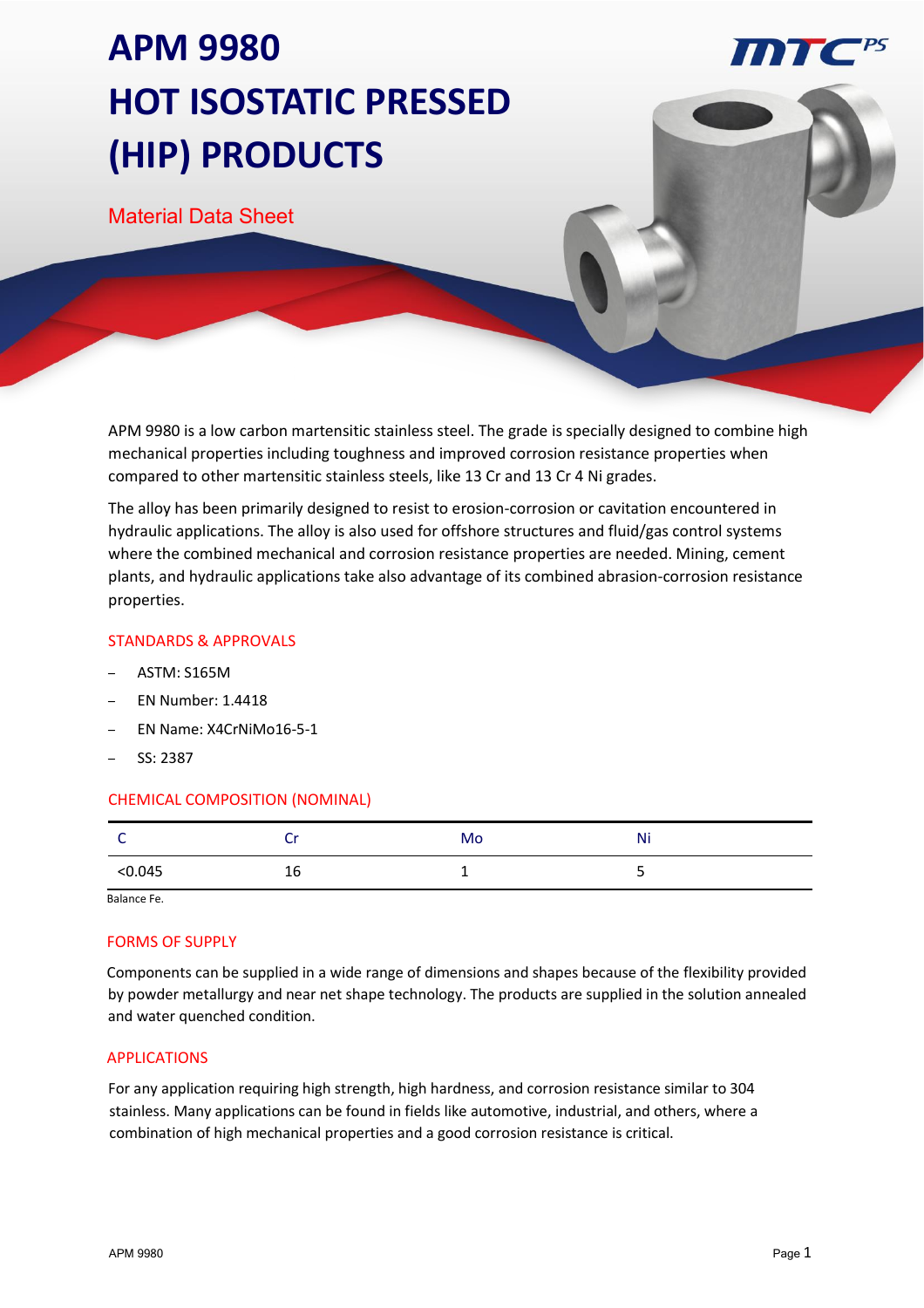# **APM 9980** Rev. 0 2020-07-15

# Material Data Sheet

APM 9980 is a martensitic stainless steel specially designed for those applications requiring high mechanical properties combined with improved corrosion resistance relative to traditional martensitic steels.

# MECHANICAL PROPERTIES

Hot isostatic pressed components have isotropic properties, meaning the mechanical properties are similar in all directions.

#### Mechanical properties at 20ºC (68ºF)

|                                               | Minimum <sup>*</sup> | Typical    |
|-----------------------------------------------|----------------------|------------|
| Proof strength, R <sub>p0,2</sub> , MPa (ksi) | 860 (125)            | >900(130)  |
| Tensile strength, R <sub>m</sub> , MPa (ksi)  | 1000 (145)           | >1020(148) |
| Elongation, A                                 | 18%                  | $>20\%$    |
| Reduction of area, Z                          | 50%                  | $>65\%$    |
| Hardness, HRC                                 | $35$                 | $35$       |
| Impact strength CVN at -46°C, J (ft lb)       | >40(30)              | >50(37)    |

# Proof strength at elevated temperatures

| Temperature | Minimum   | <b>Typical</b> |
|-------------|-----------|----------------|
| ōС          | MPa (ksi) | MPa (ksi)      |
| 105         | 820 (119) | 890 (129)      |
| 180         | 780 (113) | 840 (122)      |
| 250         | 750 (109) | 810 (117)      |
| 325         | 725 (105) | 780 (113)      |

| Modulus of elasticity       |     |                             |      |  |  |
|-----------------------------|-----|-----------------------------|------|--|--|
| Temperature, <sup>o</sup> C | GPa | Temperature, <sup>o</sup> F | msi  |  |  |
| 20                          | 190 | 68                          | 27.6 |  |  |

The mechanical properties of APM 9980 can be customized in a wide range by varying heat treatment. If properties listed here does not meet your requirements, please contact MTC Powder Solutions for more information.

# PHYSICAL PROPERTIES

Density: 7.7 g/cm<sup>3</sup>, 0.278 lb/in<sup>3</sup>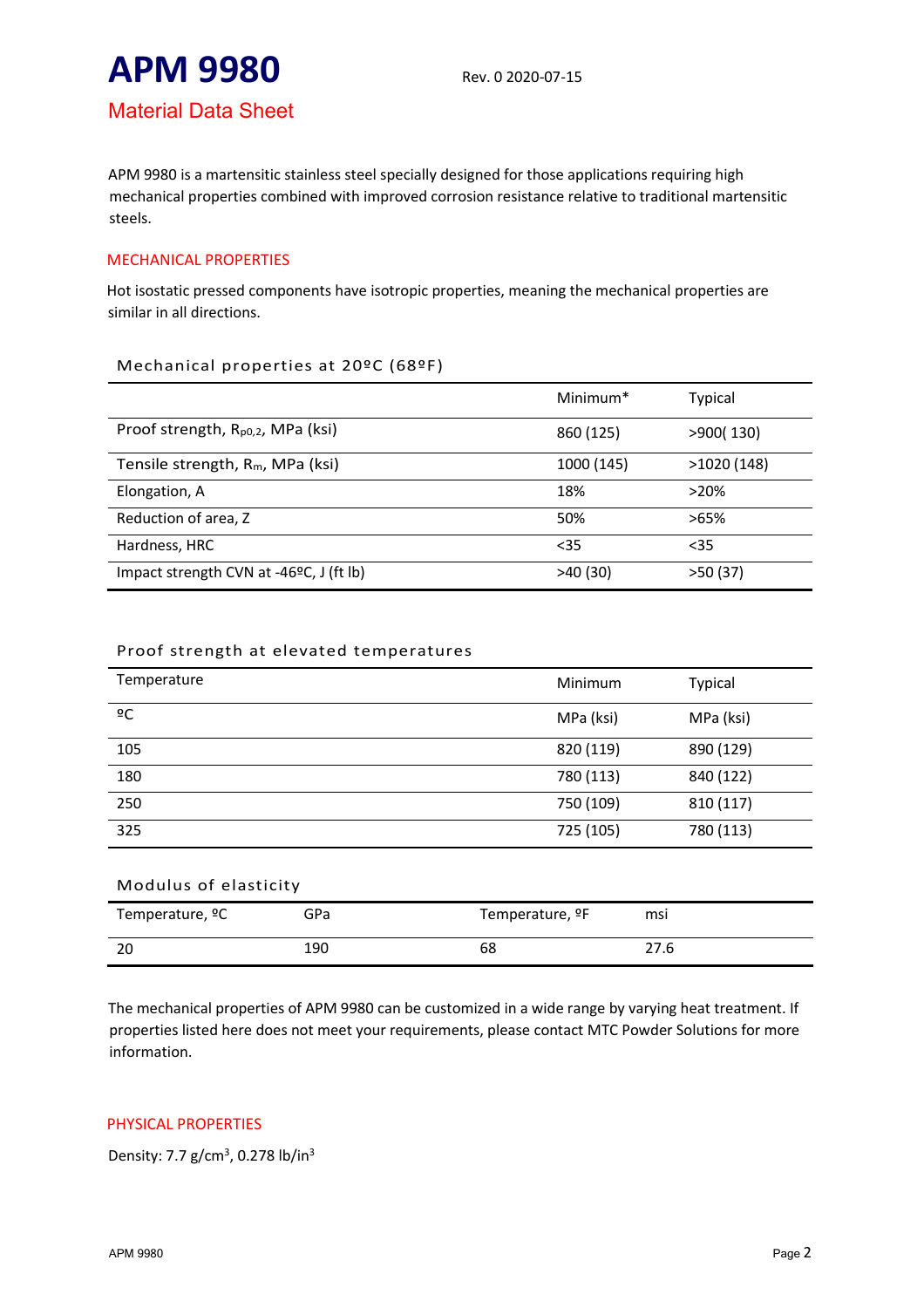

Mean coefficient of thermal expansion, 20-100 °C: 10.8x10-6/°C

# **MICROSTRUCTURE**

Hot isostatic pressed components have isotropic properties, meaning the mechanical properties are similar in all directions.



*Fine isotropic microstructure of HIPed material vs. forged bar. Note scale marker bar*.

Fine isotropic microstructure of HIPed material vs. forged bar. Note micrographs show duplex material for illustration.

#### CORROSION RESISTANCE

Due to its high nickel, chromium and molybdenum content, and its low carbon concentration, APM 9980 has a good resistance to atmospheric corrosion. It has same resistance to seawater atmosphere, as 304 and higher 13% Cr grades. APM 9980 has a low resistance to pitting corrosion (chloride attack when considering stagnant water). The alloy is extremely resistant to intergranular corrosion, corrosion fatigue and stress corrosion cracking.

#### HEAT TREATMENT

The products are delivered in the heat-treated QT condition. If additional heat treatment is needed due to further processing, the following is recommended. Austentizing at 950-1050 °C (1740-1920 °F) + oil or air quench.

Tempering at 515-600 °C (960-1110°F). Heat rapidly through 400-500 °C.

#### WELDING

The weldability of APM 9980 is better compared to common martensitic stainless steels. This because of the beneficial properties of the tempered structure containing low carbon martensite and finely dispersed austenite. Welding should preferably be made using Avesta Sheffield 248 SV welding consumables. Austenitic material of T316L type can be used provided lower tensile strength of the weld is allowed. Preheating is normally not necessary except for heavy structures and in special cases. Heat treatment after welding is normally not necessary. After welding using welding consumables similar to the parent material a tempering at 580 - 590ºC (1075-1095°F) is recommended.